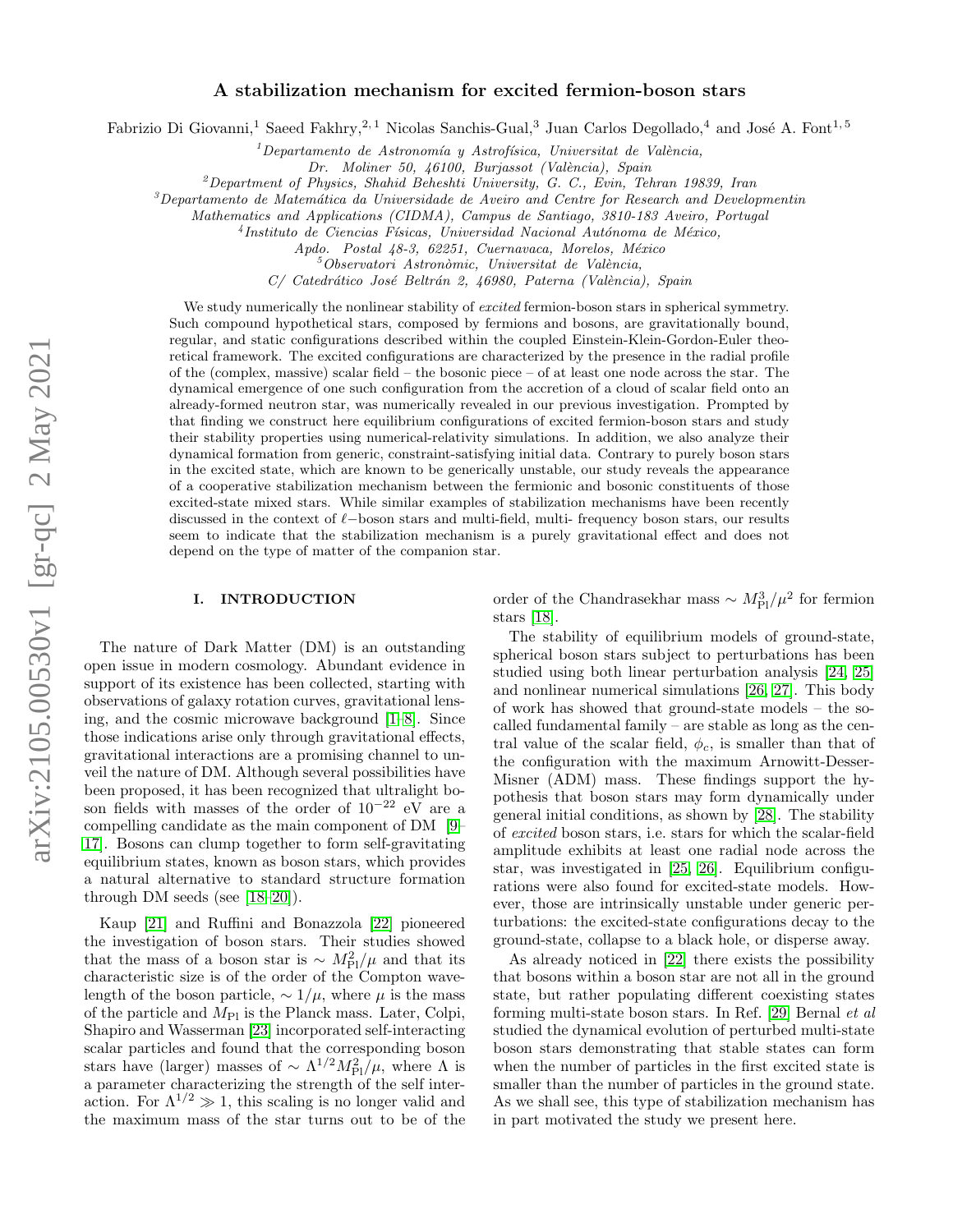In a recent work [\[30\]](#page-9-15) we investigated the properties of macroscopic astrophysical objects that contain both bosons and fermions, known as fermion-boson stars [\[31,](#page-9-16) [32\]](#page-9-17). The study of the dynamics of these compound objects is important for a number of reasons, ranging from the way they interact with surrounding matter to their stability [\[33,](#page-9-18) [34\]](#page-9-19). In [\[30\]](#page-9-15) we built sphericallysymmetric equilibrium configurations of fermion-boson stars and studied their nonlinear dynamical stability, through numerical-relativity simulations, under generic radial perturbations. Moreover, we presented a dynamical scenario in which fermion-boson stars might form following the gravitational collapse of a cloud of scalar field surrounding an already-formed neutron star. The equilibrium models considered in [\[30\]](#page-9-15) were all ground-state solutions, where the scalar field has no radial nodes across the star. However, the simulations of [\[30\]](#page-9-15) that dealt with the dynamical formation scenario revealed the emergence of a final configuration with a node in the scalar field, similar to a static solution with an excited state. This suggests that there might be stable fermion-boson stars with nodes.

To investigate this issue we shall consider here spherically-symmetric equilibrium solutions of excitedstate fermion-boson stars, i.e. configurations in which the radial profile of the boson part has at least one radial node across the star, analizing their nonlinear dynamics. Both, models with and without self-interaction in the bosonic part will be considered. In addition, the formation scenario will receive extra attention here, by discussing new evolutions of neutron stars surrounded by scalar field clouds. Our investigation reveals the existence of a cooperative stabilization mechanism at work: the presence of a stable fermionic core that only interacts gravitationally with the scalar field stabilizes the excited state of the bosonic part of the compound star. We note that for purely boson stars in the excited state such mechanism is not active and those models are generically unstable [\[25,](#page-9-10) [26\]](#page-9-11). Similar examples of stabilization mechanisms have been recently discussed in the context of  $\ell$ −boson stars [\[35\]](#page-9-20) and multi-field, multi-frequency boson stars [\[36\]](#page-9-21) (see also [\[37,](#page-9-22) [38\]](#page-9-23)). While those studies have uncovered a cooperative stabilization mechanism by accounting for a second boson star (or a third one for  $\ell$ −boson stars) the results reported in this paper seem to indicate that the mechanism is a purely gravitational effect and does not depend on the type of matter of the companion star but rather on its dynamical properties. This effect could be similar to the stabilization of flat galactic rotation curves by dark matter halos in galaxies [\[39\]](#page-9-24).

This paper is organized as follows: In Section [II](#page-1-0) we introduce the theoretical framework for mixed fermionboson stars we will use to build the equilibrium configurations and we also introduce the corresponding evolution equations that will be used for the simulations. The actual equilibrium models are discussed in Section [III](#page-2-0) which also describes the scenario for the dynamical formation of compound stars. In Section [IV](#page-4-0) a brief description of the numerical framework is given. We do not go into much detail on purpose, since the framework is identical to that employed in our previous investigation [\[30\]](#page-9-15). Section [V](#page-5-0) presents our main results. Finally, the main conclusions of this work are reported in Section [VI.](#page-7-0) Throughout the manuscript Greek indices are spacetime while Latin indices are purely spatial. For our simulations we set  $G = c = \hbar = 1$ , where G is Newton's gravitational constant,  $c$  is the speed of light and  $\hbar$  is the reduced Planck's constant.

# <span id="page-1-0"></span>II. SETUP

Our setup is the same one as in our recent work [\[30\]](#page-9-15). Therefore, here we avoid unnecessary repetition and we focus on the basic equations that are needed in the definitions of physical quantities that will be used throughout the paper. The interested reader is addressed to [\[30\]](#page-9-15) for further details.

#### A. Matter models

We study models of fermion-boson stars in which the bosonic matter and the fermionic matter only interact through gravity. Therefore, the total stress-energy tensor describing the physical system is the sum of two contributions, one from a complex scalar field and one from a perfect fluid:

$$
T_{\mu\nu} = T_{\mu\nu}^{\text{fluid}} + T_{\mu\nu}^{\phi}, \tag{1}
$$

where

$$
T^{\text{fluid}}_{\mu\nu} = [\rho(1+\epsilon) + P]u_{\mu}u_{\nu} + Pg_{\mu\nu}, \qquad (2)
$$
  

$$
T^{\phi}_{\mu\nu} = -\frac{1}{2}g_{\mu\nu}\partial_{\alpha}\bar{\phi}\partial^{\alpha}\phi - V(\phi)
$$
  

$$
+ \frac{1}{2}(\partial_{\mu}\bar{\phi}\partial_{\nu}\phi + \partial_{\mu}\phi\partial_{\nu}\bar{\phi}). \qquad (3)
$$

The fermionic matter is described by the fluid pressure P, its rest-mass density  $\rho$ , its internal energy  $\epsilon$  and its 4-velocity  $u^{\mu}$ . The scalar-field potential is defined as

<span id="page-1-1"></span>
$$
V(\phi) = \frac{1}{2}\mu^2 \bar{\phi}\phi + \frac{1}{4}\lambda(\bar{\phi}\phi)^2,
$$
 (4)

where  $\mu$  and  $\lambda$  are the mass and the self-interaction parameter of the bosonic particle, respectively. The bar symbol denotes complex conjugation. The equations of motion are given by the conservation laws of the stressenergy tensor and of the baryonic particles for the perfect fluid, and by the Klein-Gordon equation for the complex scalar field, together with the Einstein equations for the spacetime dynamics. The system is then closed by an equation of state (EoS) for the fluid. For simplicity we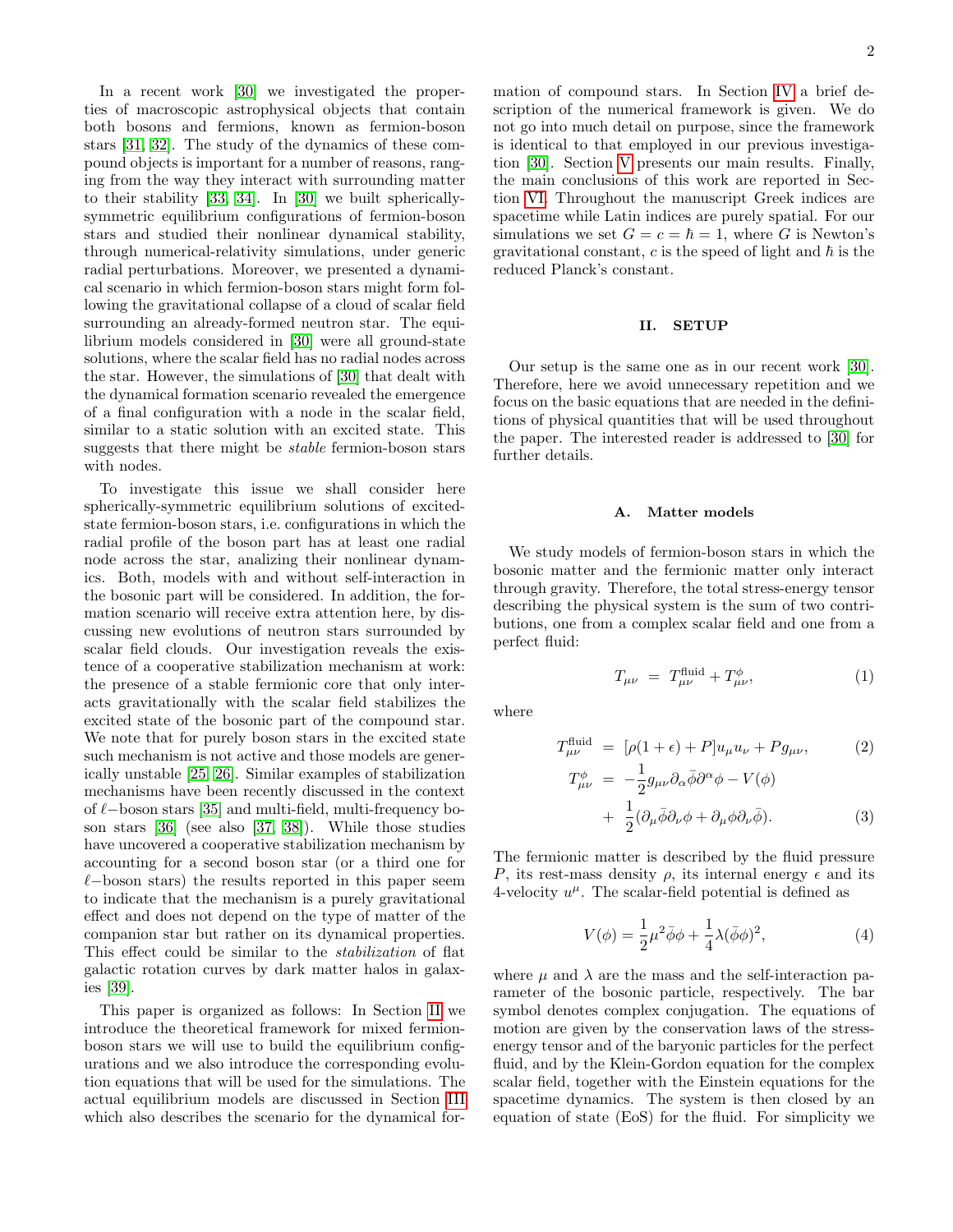choose both a (zero-temperature) polytropic EoS and an ideal-gas EoS,

$$
P = K\rho^{\Gamma} = (\Gamma - 1)\rho\epsilon\,,\tag{5}
$$

where K is the polytropic constant and  $\Gamma$  the adiabatic index. We employ the polytropic EoS to construct the equilibrium configurations while the evolution code implements the Γ-law equation as it allows to take into account potential shock-heating effects during the simulations. All equilibrium models are built using  $K = 100$ and  $\Gamma = 2$ .

### <span id="page-2-1"></span>B. Equilibrium configuration equations

In order to construct the equilibrium configurations we assume a static and spherically-symmetric metric in Schwarzschild coordinates

$$
ds^{2} = -\alpha(r)^{2}dt^{2} + \tilde{a}(r)^{2}dr^{2} + r^{2}(d\theta^{2} + \sin\theta^{2}d\varphi^{2}),
$$
 (6)

written in terms of two geometrical functions  $\tilde{a}(r)$  and  $\alpha(r)$ .

The boson star is described by a harmonic time dependence for the complex scalar field,  $\phi(t,r) = \phi(r)e^{-i\omega t}$ , where  $\omega$  is its eigenfrequency. We employ a quartic selfinteraction potential as defined in Eq. [\(4\)](#page-1-1), where we replace the self-interaction parameter  $\lambda$  by the dimensionless variable

$$
\Lambda = \frac{M_{\rm Pl}^2 \lambda}{4\pi \mu^2},\tag{7}
$$

where  $M_{\text{Pl}} = \sqrt{\hbar c/G}$  is the Planck mass (which is one in our units). As in [\[30\]](#page-9-15) we use the mass of the boson particle to rescale the radial coordinate, the mass of the star, the time, and the frequency according to  $r \to r\mu$ ,  $M \to M\mu$ ,  $t \to t\mu$ , and  $\omega \to \omega/\mu$ . Details on this scaling and on how to recover the physical units from those used in the numerical code are provided in [\[30\]](#page-9-15). In the same reference the interested reader can find the set of ordinary differential equations (ODEs) that we solve to obtain the equilibrium configurations.

### C. Evolution equations

The formalism of the numerical evolutions relies on a spherically-symmetric metric in isotropic coordinates

$$
ds^{2} = -\alpha(\hat{r})^{2}dt^{2} + \psi(\hat{r})^{4}\gamma_{ij}(dx^{i} + \beta^{i}dt)(dx^{j} + \beta^{j}dt),
$$
 (8)

where  $\alpha$  is the lapse function,  $\beta^i$  is the shift vector, and  $\psi(\hat{r})$  is a conformal factor. The spatial 3-metric components are

$$
\gamma_{ij}dx^i dx^j = a(\hat{r})d\hat{r}^2 + b(\hat{r})\hat{r}^2(d\theta^2 + \sin\theta^2 d\varphi^2). \quad (9)
$$

Note that  $a$  and  $\tilde{a}$  should not be confused, as they refer to two different metrics; the hat symbol is used to distinguish the isotropic radial coordinate from the Schwarzschild one. From now on, to simplify the notation, we will neglect the hat in the radial coordinate, keeping in mind that  $r$  will refer to the isotropic radial coordinate.

We follow Brown's covariant form [\[40,](#page-9-25) [41\]](#page-9-26) of the Baumgarte-Shapiro-Shibata-Nakamura (BSSN) formulation of Einstein's equations [\[42–](#page-9-27)[44\]](#page-9-28) to perform our numerical evolutions. The evolved quantities are the spatial metric  $\gamma_{ij}$ , the BSSN conformal factor  $\chi$ , the trace of the extrinsic curvature K, its traceless part  $A_a = A_r^r$ ,  $A_b = A_\theta^{\varphi} = A_\varphi^{\varphi}$ , and the radial component of the BSSN conformal connection functions  $\Delta^r$ . The reader is addressed to Ref. [\[43,](#page-9-29) [44\]](#page-9-28) for definitions of those quantities and to Ref. [\[45\]](#page-9-30) for details of the full system of evolution equations we solve and on the gauge conditions..

The matter source terms appearing in the evolution equations arise from projections of the total stress-energy tensor  $T_{\mu\nu}$ . Those are the energy density  $\mathcal{E}$ , the momentum density  $j_i$  measured by a normal observer  $n^{\mu}$ , and the spatial projection of the energy-momentum tensor  $S_{ij}$ , and read:

$$
\mathcal{E} = n^{\mu} n^{\nu} T_{\mu \nu},\tag{10}
$$

$$
j_i = -\gamma_i^{\mu} n^{\nu} T_{\mu\nu}, \qquad (11)
$$

$$
S_{ij} = \gamma_i^{\mu} \gamma_j^{\nu} T_{\mu \nu}.
$$
 (12)

These quantities are obtained for both the fluid and the scalar field, considering  $T^{\text{fluid}}_{\mu\nu}$  or  $T^{\phi}_{\mu\nu}$ , respectively. Again, explicit expressions of the matter source terms and of our first-order system of evolution and constraint equations are reported in [\[30\]](#page-9-15).

## <span id="page-2-0"></span>III. INITIAL DATA

#### A. Equilibrium configurations

We solve the set of ODEs alluded to in Section [II B](#page-2-1) (see [\[30\]](#page-9-15) for details) to construct suitable initial data representing equilibrium configurations of fermion-boson stars. The system of ODEs is written as an eigenvalue problem for the frequency of the scalar field  $\omega$ , which depends on two parameters, the central values of the scalar field  $\phi_c$  and of the fermionic rest-mass density  $\rho_c$ . We adopt the two-parameter shooting method to find the eigenfrequency  $\omega_{\text{shoot}}$  corresponding to an excited state of the scalar field. Once  $\omega_{\text{shoot}}$  is found, we use a 4th-order Runge-Kutta method to integrate the ODEs and reconstruct the entire solution. Finally we rescale both the lapse function  $\alpha$  and  $\omega_{\text{shoot}}$  to impose Schwarzschild outer boundary conditions. We require regularity at the origin to be satisfied by the metric functions, together with a vanishing scalar field at the outer boundary. Hence, the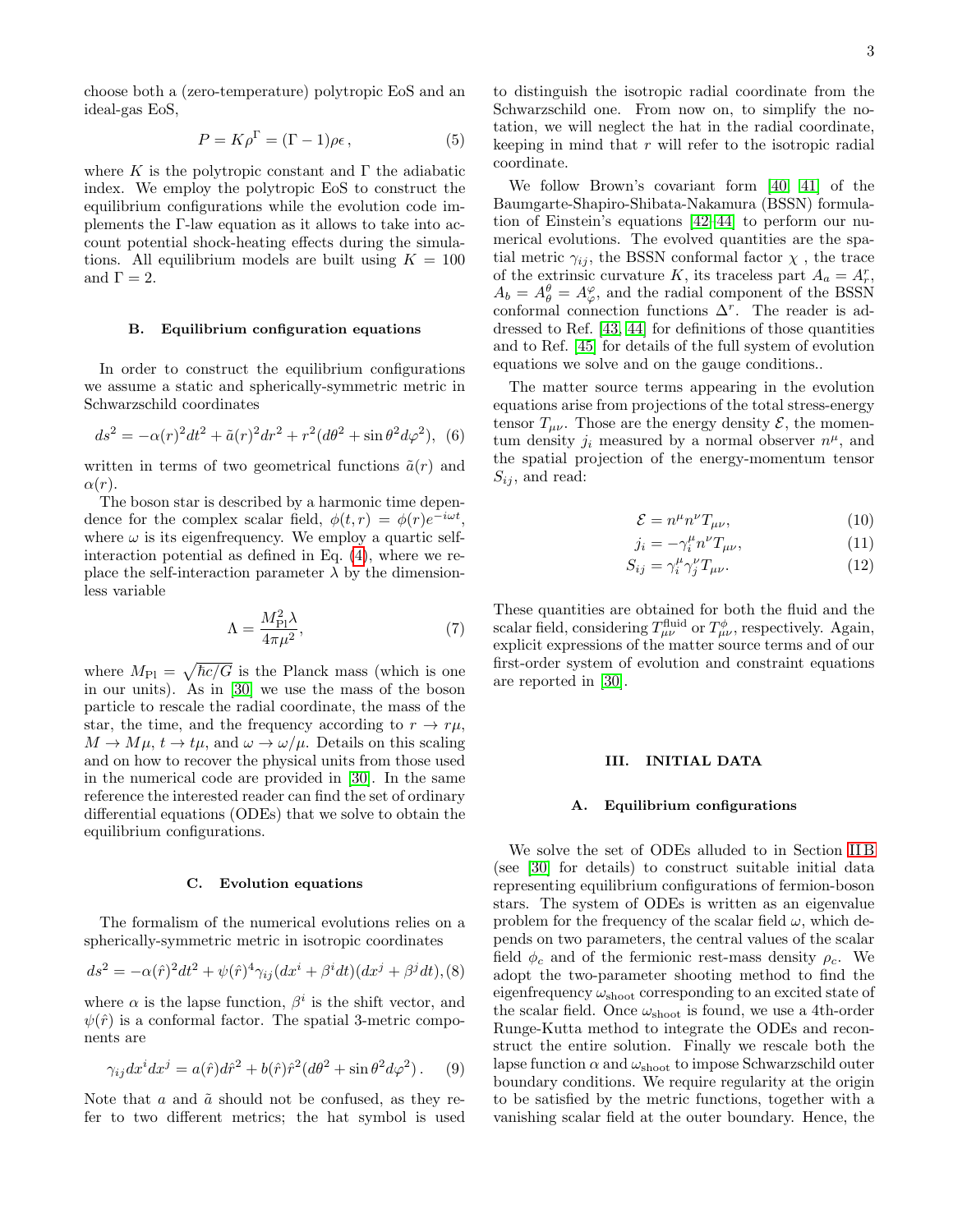boundary conditions read as follows:

$$
\tilde{a}(0) = 1, \quad \phi(0) = \phi_c,
$$
  
\n
$$
\alpha(0) = 1, \quad \lim_{r \to \infty} \alpha(r) = \lim_{r \to \infty} \frac{1}{\tilde{a}(r)},
$$
  
\n
$$
\Psi(0) = 0, \quad \lim_{r \to \infty} \phi(r) = 0,
$$
  
\n
$$
\rho(0) = \rho_c, \quad P(0) = K \rho_c^{\Gamma}, \quad \lim_{r \to \infty} P(r) = 0.
$$
 (13)

Purely boson-star models can be built solving the set of ODEs assuming  $\rho_c = 0$ . For such stars it is known [\[21,](#page-9-6) [22\]](#page-9-7) that there is a countably infinite set of solutions, labelled by the number of nodes in the radial profile of the scalar field, *n*. Nodeless solutions,  $n = 0$ , are considered to be the ground-state solutions, while all other  $n \neq 0$  solutions are excited states.

We next define some useful physical quantities that describe the properties of the equilibrium configurations. The total gravitational mass can be computed from the value of the metric coefficients at infinity, and reads

<span id="page-3-1"></span>
$$
M_{\rm T} = \lim_{r \to \infty} \frac{r}{2} \left( 1 - \frac{1}{\tilde{a}^2} \right),\tag{14}
$$

which coincides with the ADM mass at infinity. Noether's theorem predicts the existence of a conserved charge related to the invariance of the Klein-Gordon Lagrangian under global U(1) transformations of the scalar field,  $\phi \rightarrow \phi e^{i\delta}$ . This charge is associated with the number of bosonic particles  $N_B$ . Moreover, a definition of the number of fermionic particles  $N_F$  follows by the conservation of the baryonic number. These conserved charges can be evaluated by integrating their volume densities as follows:

$$
N_{\rm B} = 4\pi \int \frac{\tilde{a}\omega \phi^2 r^2}{\alpha} dr, \quad N_{\rm F} = 4\pi \int \tilde{a} \rho r^2 dr. \quad (15)
$$

Finally, we define the radius of the bosonic (fermionic) contribution to the fermion-boson star,  $R_B(R_F)$ , as the radius of the sphere containing 99% of the corresponding particles.

In Fig. [1](#page-3-0) we depict the mass of the  $n = 1$  mixed star models, Eq. [\(14\)](#page-3-1), as a function of the two parameters,  $\rho_c$ and  $\phi_c$ , for three different values of  $\Lambda$ . As fermion stars do not depend on  $\Lambda$  their threshold (or critical) mass,  $M_c\mu$ , which is highlighted with red dots on the x-axis of all plots in Fig. [1,](#page-3-0) is constant for all values of  $\Lambda$  and equal to  $M_c\mu = 1.637$ . The black solid lines in the different panels of Fig. [1](#page-3-0) indicate the boundary separating stable and unstable regions in the parameter space. A comparison with the corresponding existence plot of  $(n = 0)$  groundstate mixed-star solutions (see Fig. 1 of [\[30\]](#page-9-15)) shows that the stability region shrinks significantly for the  $n = 1$ excited-state models.

To assess the stability of excited fermion-boson stars (and to be able to draw the black lines in the figure) we rely on nonlinear numerical evolutions. While it might be interesting to carry out a linear stability analysis of



<span id="page-3-0"></span>FIG. 1: Equilibrium configurations of  $n = 1$  excited-state, fermion-boson stars for  $\Lambda = -30$  (top),  $\Lambda = 0$  (middle), and  $\Lambda = 30$  (bottom). The black solid lines depict the boundary between stable models (bottom-left-corner regions of the plots) and unstable models. The yellow solid line for the case  $\Lambda = -30$  indicates the maximum value of  $\phi_c$  that ensures the non-negativity of the scalar field potential  $V(\phi)$  in the entire spatial domain.

the models, it is unclear if such an analysis would provide meaningful information, telling from earlier results with excited boson stars [\[25,](#page-9-10) [26\]](#page-9-11). To construct the black lines in Fig. [1](#page-3-0) we explore the region of the parameter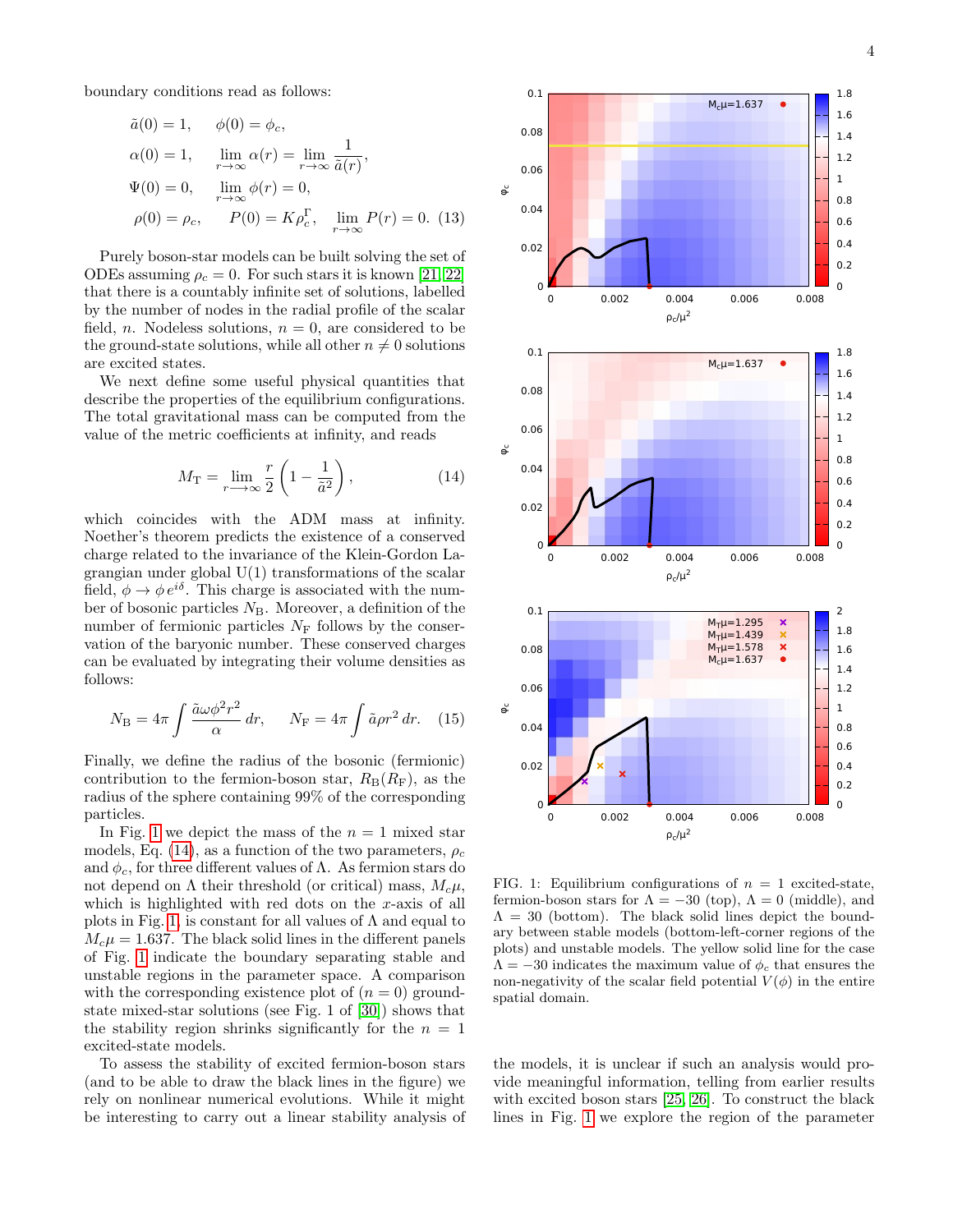

<span id="page-4-1"></span>FIG. 2: Ratio between bosonic and fermionic particles,  $N_{\rm B}/N_{\rm F}$ , as a function of the central density of fermionic matter,  $\rho_c$ , for  $\Lambda = -30, 0, 10, 30, 50$ . The ratio is computed for mixed-star models at the boundary between stable and unstable regions (indicated by the filled circles).

space close to the stable branch of the neutron star models (which is the  $x$ -axis in the plots) because we expect to see stability only if the contribution of the fermionic part is large enough to stabilise an otherwise unstable excited scalar field. By performing numerical evolutions of models in this region, keeping fixed the value of  $\rho_c$ and increasing  $\phi_c$ , it is possible to find the first unstable model. As expected, we find a region in the parameter space where excited fermion-boson stars are stable, for the three values of the self-interaction parameter  $\Lambda$  considered. The red crosses in the  $\Lambda = 30$  plot (bottom panel in Fig. [1\)](#page-3-0) are models that we could also form dynamically and which we discuss in detail below. As we pointed out in our previous work [\[30\]](#page-9-15) considering negative values of Λ raises the issue that the scalar potential may break the weak-energy condition (see e.g. the discussion in [\[46\]](#page-9-31)). The horizontal yellow line in the plot for  $\Lambda = -30$  (top panel) indicates the maximum central value of  $\phi$  that ensures the non-negativity of the scalarfield potential, which is  $\phi_c = 0.0728$ . We do not consider models above this line as their evolution might give rise to naked singularities.

In their work on multi-state boson stars [\[29\]](#page-9-14) Bernal et al found that models for which the number of bosonic particles in the ground state is higher than in the first excited state are stable, and unstable otherwise. A similar relation might occur between the number of fermionic and bosonic particles in the case of compound stars. Fig. [2](#page-4-1) depicts the ratio between the number of bosonic and fermionic particles,  $N_{\rm B}/N_{\rm F}$ , as a function of  $\rho_c$  for  $\Lambda = -30, 0, 10, 30, \text{ and } 50.$  We only consider models at the boundary between stable and unstable regions (the black solid lines in Fig. [1\)](#page-3-0). We observe two different regimes. Up to a certain threshold value of the fluid central density, the value of  $N_{\rm B}/N_{\rm F}$  increases monotonically. When a critical value  $\rho_c^{\text{crit}}$  is reached  $N_B/N_F$ 

saturates and becomes roughly constant with  $\rho_c$ . The value of  $ρ_c^{\text{crit}}$  increases with Λ. Specifically we obtain  $\rho_c^{\text{crit}} = 0.00125, 0.00135, 0.0014, 0.0015, 0.0016$  for values of  $\Lambda = -30, 0, 10, 30, 50$ , respectively. We also observe that when the threshold value  $\rho_c^{\text{crit}}$  is reached, the ratio  $N_{\rm B}/N_{\rm F}$  at the boundary between stable and unstable regions sharply drops, as shown in Fig. [2.](#page-4-1) This drop disappears when the self-interaction parameter  $\Lambda$  is high enough, somewhere between 10 and 30, as above  $\Lambda = 30$ the drop is not visible. While the analogy with the findings of [\[29\]](#page-9-14) for multi-state boson stars is not fully apparent for our models of excited-state mixed stars, we can nevertheless point out that having  $N_{\rm B}/N_{\rm F}$  < 1 appears as a necessary condition for the stability of the models.

## B. Dynamical formation

As in our previous work [\[30\]](#page-9-15) in this paper we also study the dynamical formation of fermion-boson stars, starting from a generic Gaussian cloud of a bosonic field surrounding an already formed fermionic star. We will focus on the formation of excited stars. As mentioned before, in [\[30\]](#page-9-15) we already found the dynamical formation of one excited  $(n = 1)$  fermion-boson star which, in turn, prompted the more detailed investigation we present in the current paper. Here, we will study the dependence of the dynamical formation of excited fermion-boson stars on the initial parameters of the bosonic cloud and of the initial neutron star, populating the stable region of the parameter space. We will limit our study to the  $\Lambda = 30$ case as a representative choice.

Our initial data is built by solving the Hamiltonian and momentum constraints. It describes a fermionic star of central density  $\rho_c$  surrounded by a bosonic cloud with a Gaussian radial distribution of the form

$$
\phi(r,t) = A_0 e^{-\frac{r^2}{\sigma^2}} e^{-i\omega t} \,. \tag{16}
$$

The freely specifiable parameters  $A_0$  and  $\sigma$  are the amplitude and width of the Gaussian cloud, and  $\omega$  is the initial frequency of the scalar field, that we set to one for all models considered. The central density  $\rho_c$  is the corresponding free parameter for the fermionic piece. We address the reader to [\[30\]](#page-9-15) for further details on the initialdata construction.

## <span id="page-4-0"></span>IV. NUMERICAL FRAMEWORK

Both, to study the stability of the equilibrium models as well as their dynamical formation, we resort to numerical-relativity simulations of the Einstein-Klein-Gordon-Euler system, as in [\[30\]](#page-9-15). The numerical evolutions are performed with the numerical-relativity code originally developed by [\[45\]](#page-9-30) and subsequently upgraded to take into account the complex scalar-field equations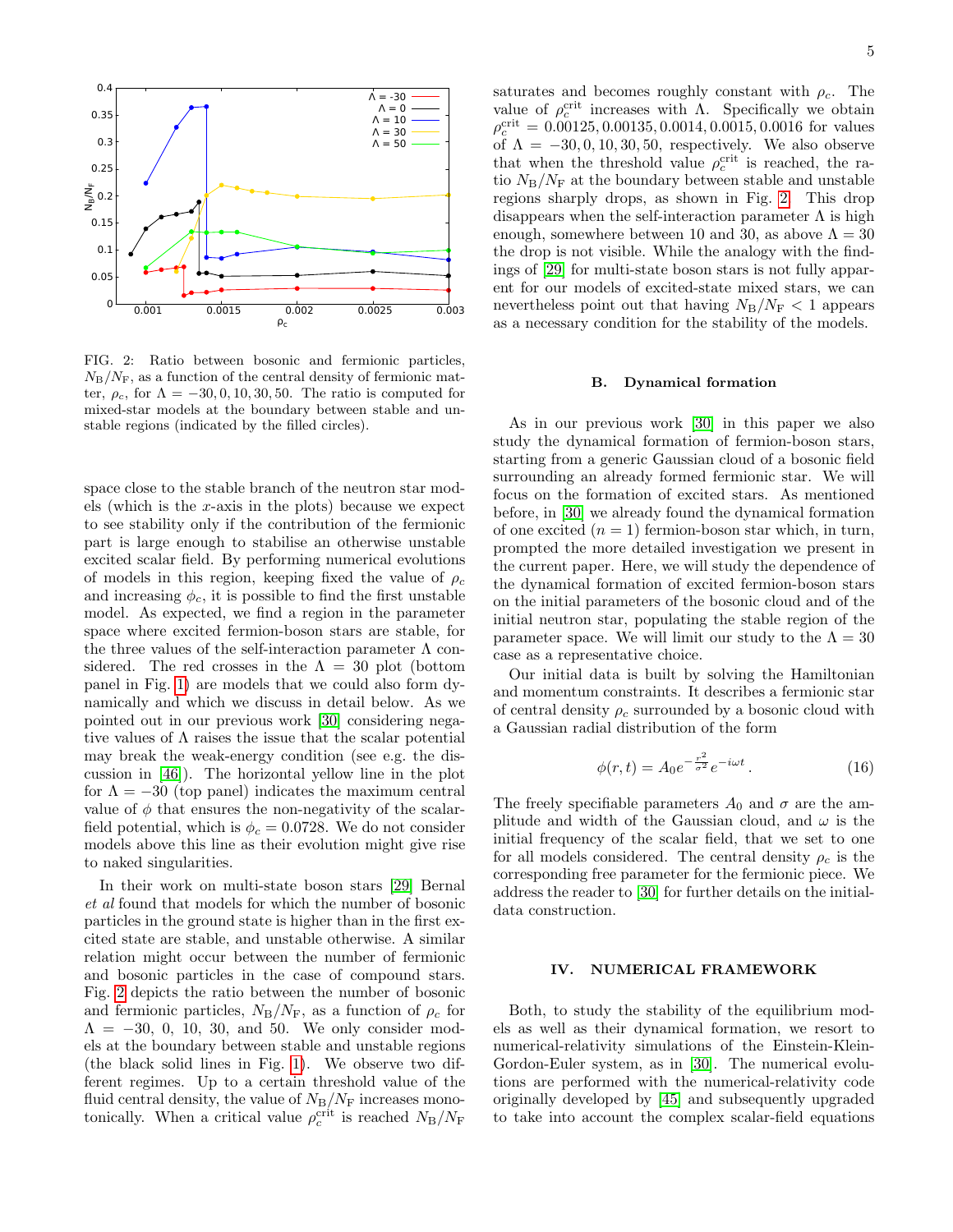<span id="page-5-1"></span>

|      |        |  |  |  | Model Branch $\Lambda \rho_c/\mu^2 \phi_c \omega_{\text{shoot}}/\mu \omega/\mu \left[ M_T \mu N_B \mu / N_F N_B \mu^2 R_B \mu R_F \mu R_T \mu \right]$ |  |  |
|------|--------|--|--|--|--------------------------------------------------------------------------------------------------------------------------------------------------------|--|--|
| MS1  | stable |  |  |  |                                                                                                                                                        |  |  |
| MS2  |        |  |  |  | stable -30 0.0014 0.020 1.2717 0.8323 1.3864 0.0490 0.0696 12.06 8.85 8.31                                                                             |  |  |
| MS3  |        |  |  |  | unstable -30 0.0035 0.020 1.5427 0.6821 1.6151 0.0138 0.0241 7.65 7.04 6.47                                                                            |  |  |
| MS4  |        |  |  |  | stable $\begin{bmatrix} 0 & 0.0015 & 0.019 & 1.2938 & 0.8267 & 1.4206 & 0.0466 & 0.0681 & 11.90 & 8.72 & 8.18 \end{bmatrix}$                           |  |  |
| MS5. |        |  |  |  | unstable 0 0.0010 0.024 1.2253 0.8885 1.1776 0.1772 0.1873 15.28 9.28 8.78                                                                             |  |  |
| MS6. |        |  |  |  | unstable 0 0.0035 0.035 1.2284 0.8653 1.2743 0.0541 0.0697 13.67 9.19 9.31                                                                             |  |  |
|      |        |  |  |  | MS7 stable 30 0.0020 0.032 1.4068 0.8142 1.4403 0.1443 0.1959 11.18 7.97 7.62                                                                          |  |  |
| MS8  |        |  |  |  | unstable 30 0.0017 0.033 1.3731 0.8456 1.3651 0.2433 0.2859 12.61 8.11 8.19                                                                            |  |  |
| MS9  |        |  |  |  | unstable 30 0.0025 0.045 1.5365 0.8164 1.3958 0.3338 0.3745 10.90 7.24 7.33                                                                            |  |  |

in [\[47\]](#page-9-32). The code employs a second-order Partially Implicit Runge-Kutta method developed by [\[48,](#page-9-33) [49\]](#page-9-34) to evaluate the time update of the evolved quantities. This scheme can handle potential numerical instabilities arising from singular terms appearing in the equations due to our choice of curvilinear coordinates. This computational infrastructure has been extensively tested and used by our group in previous studies of fundamental bosonic fields in strong-gravity spacetimes (see e.g. [\[30,](#page-9-15) [50](#page-9-35)[–54\]](#page-10-0)).

To build the initial data we use Schwarzschild coordinates and an equally spaced linear grid, while we use isotropic coordinates and a logarithmic grid in the evolution code. The logarithmic grid allows us to place the outer boundary sufficiently far from the origin and perform long-term stable evolutions. For the simulations reported in this work we employ a minimum radial resolution of  $\Delta_r = 0.0125$  with a Courant factor  $\Delta_t = 0.3\Delta_r$ . The inner boundary is set at  $r_{\min} = \Delta r/2$  and the outer boundary is at  $r_{\text{max}} = 6000$ . We employ 4th-order Kreiss-Oliger numerical dissipation terms to damp spurious high-frequency numerical noise. All advection terms (such as  $\beta^r \partial_r f$ ) are treated with an upwind scheme. At the outer boundary we impose radiative boundary conditions. The interested reader is addressed to [\[30,](#page-9-15) [51\]](#page-9-36) for further details. We plan to release soon a public version of the code we developed to construct the equilibrium configurations of fermion-boson stars.

## <span id="page-5-0"></span>V. RESULTS

To determine the stability lines in Fig. [1](#page-3-0) we evolved numerically about  $\mathcal{O}(400)$  models. We turn now to discuss the results for a few representative solutions of the sample to illustrate all possible fates that are expected in evolutions of excited fermion-boson stars. Table [I](#page-5-1) reports the most relevant physical properties for nine specific models. For each value of  $\Lambda$ , namely -30, 0, and 30, we consider one stable model, one model that migrates to a nodeless (ground state) configuration, and one model

that collapses to form a black hole, since those are the three possible outcomes. In Fig. [3](#page-6-0) the time evolution of different physical quantities for the three models with  $\Lambda = 30$  are displayed. For the solutions that do not collapse (i.e. either stable models – left column – or models that migrate to the ground state – central column) we plot the number of bosonic and fermionic particles,  $N_{\rm B}$ and  $N_F$ , and the central values of the scalar field,  $\phi_c$ , and of the rest-mass fluid density,  $\rho_c$ . For the model that collapses to form a black hole (right column) we display the apparent-horizon mass,  $M_{\rm AH}$ , the ADM mass of the system, and  $\rho_c$ , and  $\phi_c$ . The expected time evolution of any of these representative models can be immediately recognized in the figure.

To better show the results of an excited star that migrates to the nodeless configuration (model MS8 in Table [I,](#page-5-1) also shown in the central panels of Fig. [3\)](#page-6-0) we dis-play in Fig. [4](#page-7-1) three radial profiles of the scalar field,  $\phi(r)$ , for late time snapshots, comparing them to the profile of the initial configuration (black dashed line). The evolution clearly exhibits that this model is indeed unstable and migrates to a stable ground-state fermion-boson star where no nodes are visible across the star. The final profiles neatly oscillate around a new stable configuration.

Once the stability of equilibrium configurations of excited mixed stars has been established, we turn our attention to the dynamical formation scenario. We performed simulations varying the shape of the bosonic cloud, considering different initial fermionic star models. A subset of those models, namely those for  $\sigma = 70$ , are reported in Table [II.](#page-6-1) Our simulations show that excited mixed stars with one or even more nodes in the radial profile of  $\phi$  can indeed form dynamically from the collapse/accretion of an initial bosonic cloud through the gravitational-cooling mechanism. By keeping fixed the cloud width  $\sigma$  we observe that the lower the amplitude  $A_0$  of the initial cloud, the lower the final value of  $\phi_c$  and the more radial nodes appear in the scalar-field profile. This means that excited states with nodes are preferred final configurations to ground-state mixed stars for some region of the pa-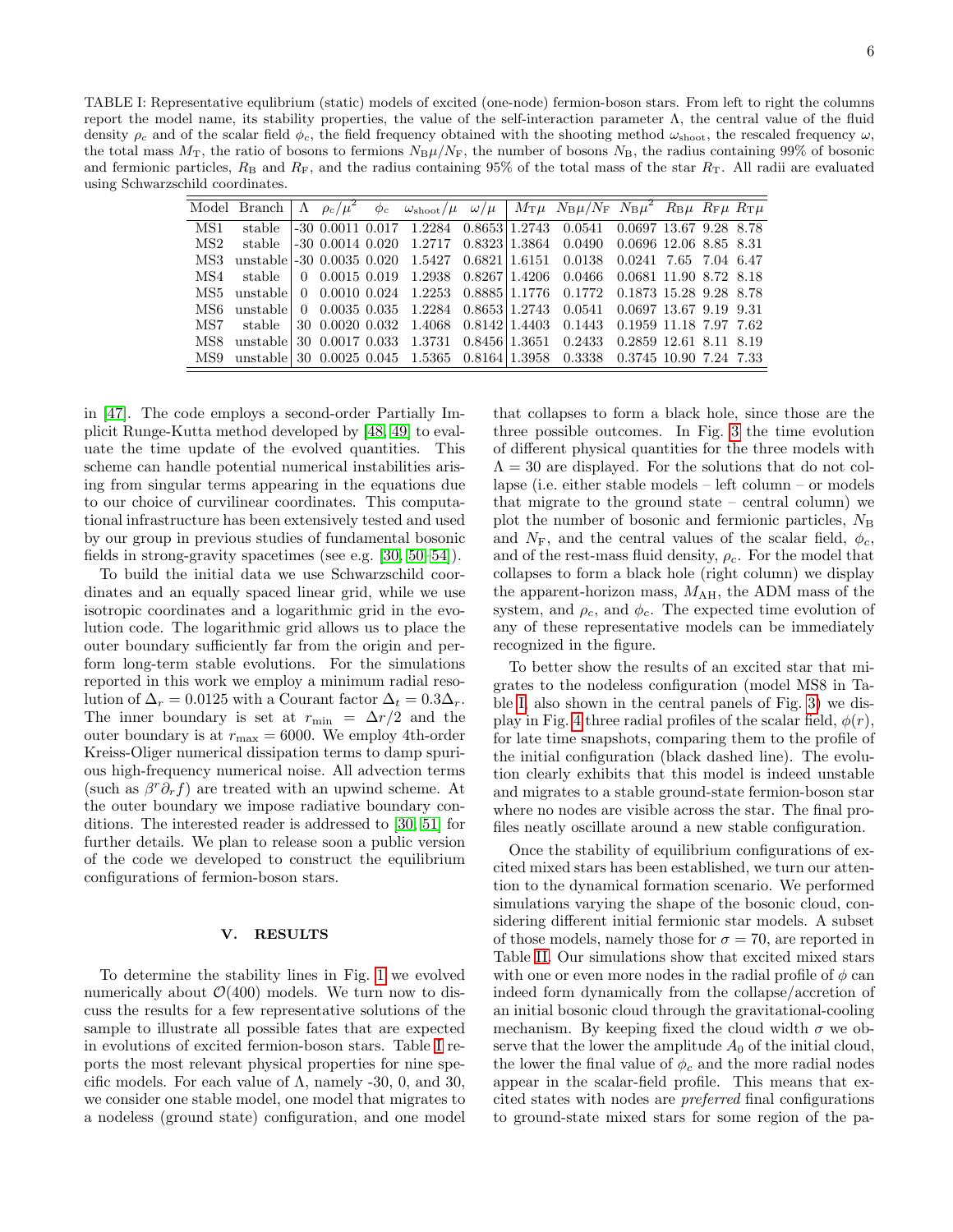



<span id="page-6-0"></span>FIG. 3: Time evolution of representative equilibrium (static)  $n = 1$  models with self-interaction parameter  $\Lambda = 30$ . Left column: stable model MS7. The top row (in all three columns) depicts the central value of the fluid density  $\rho_c$  and of the scalar field  $\phi_c$  while the bottom row shows the number of bosons  $N_B$  and fermions  $N_F$ . *Middle column*: migrating (unstable) model MS8. Both rows show the same physical quantities as in the left column. Right column: collapsing (unstable) model MS9. The bottom row displays the AH mass in units of the ADM mass (red solid line), the volume integrated energy of the scalar field and the fluid, and the time evolution of the ADM mass normalized by its initial value (black dashed line).

<span id="page-6-1"></span>TABLE II: Dynamical formation of stable excited fermion-boson stars. The two vertical lines separate the information about the initial model parameters (left), about physical quantities evaluated at the end of the formation process (center), and about physical quantities of the corresponding equilibrium configuration (right). All models correspond to  $\Lambda = 30$  and  $\sigma = 70$ . Columns on the left box report the central rest-mass density  $\rho_c$  and the amplitude of the scalar field Gaussian profile  $A_0$  at the initial time. Columns on the middle box indicate the number of nodes in the radial profile,  $n$ , the scalar-field frequencies,  $\omega_n$  (only the one corresponding to the dominant peak in the Fourier transform is reported), the fermionic energy,  $E_{30}^{\text{fluid}}$  within a sphere of radius  $r = 30$ , the bosonic energy,  $E_{30}^{\phi}$ , the ratio between number of bosons and fermions,  $N_{30}^{\rm B}/N_{30}^{\rm F}$ , and the ADM mass MADM. Columns on the right box indicate the central values of the rest-mass density and scalar field amplitude, the frequency  $\omega$ , the fermionic energy  $E^{\text{fluid}}$ , the bosonic energy  $E^{\phi}$ , the ratio between number of bosons and fermions,  $N^{\text{B}}/N^{\text{F}}$ , and the ADM mass  $M_{\text{ADM}}$  of the corresponding equilibrium configuration (with the same number of nodes n in the central box).

| Model $\rho_c/\mu^2$ | $A_0$                                               |  |  | $n \omega_n/\mu E_{30}^{\text{fluid}} \mu E_{30}^{\phi} \mu N_{30}^B \mu/N_{30}^F M_{\text{ADM}}$ $\rho_c$ |       |                                                    |  |  | $\phi_c$ $\omega/\mu$ $E^{\text{fluid}}\mu$ $E^{\phi}\mu$ $N^B\mu/N^F$ $M_{\text{ADM}}$ |       |
|----------------------|-----------------------------------------------------|--|--|------------------------------------------------------------------------------------------------------------|-------|----------------------------------------------------|--|--|-----------------------------------------------------------------------------------------|-------|
|                      | MS10 0.0008 $45 \times 10^{-5}$ 1 0.899 1.250 0.058 |  |  | 0.035                                                                                                      | 1 1 7 | $\mid 0.00090 \; 0.012 \; 0.894 \; 1.244 \; 0.062$ |  |  | 0.048                                                                                   | 1.182 |
|                      | MS11 0.0010 $37 \times 10^{-5}$ 1 0.870 1.415 0.050 |  |  | 0.035                                                                                                      | 1.28  | 0.00110, 0.012, 0.868, 1.407, 0.048                |  |  | 0.033                                                                                   | 1.295 |
|                      | MS12 0.0010 $25 \times 10^{-5}$ 2 0.923 1.419 0.015 |  |  | 0.014                                                                                                      | 1 28  | $\big 0.00103\ 0.006\ 0.922\ 1.421\ 0.018\big $    |  |  | 0.012                                                                                   | 1.287 |
|                      | MS13 0.0010 $15 \times 10^{-5}$ 3 0.950 1.418 0.005 |  |  | 0.004                                                                                                      | 1 27  | $\big 0.00102\ 0.003\ 0.957\ 1.421\ 0.004\big $    |  |  | 0.003                                                                                   | 1.275 |
|                      | MS14 0.0020 $30 \times 10^{-5}$ 1 0.760 1.880 0.037 |  |  | 0.019                                                                                                      | 1.57  | 0.00227, 0.016, 0.760, 1.863, 0.036                |  |  | 0.018                                                                                   | 1.576 |
|                      | MS15 0.0020 $25 \times 10^{-5}$ 3 0.897 1.883 0.020 |  |  | 0.007                                                                                                      | 1.57  | 0.00208, 0.008, 0.897, 1.879, 0.016                |  |  | 0.008                                                                                   | 1.586 |
|                      | MS16 0.0020 $20 \times 10^{-5}$ 4 0.927 1.880 0.015 |  |  | 0.009                                                                                                      | 1.57  | $\big 0.00210\ 0.007\ 0.929\ 1.887\ 0.016$         |  |  | 0.008                                                                                   | 1.593 |

rameter space.

The final object resulting from the (incomplete) gravitational collapse of a bosonic cloud is always radially perturbed. We notice that some of the objects oscillate between different states with zero, one or more nodes. The region of stability of the excited stars becomes smaller as the number of nodes in the scalar field increases, shrinking towards the neutron star stability lines in Fig. [1.](#page-3-0) From these findings we hypothesize that if the final configuration resides in a region of the parameter space where several stable excited states exist, the perturbation that the object undergoes due to the gravitational cooling process can cause the migration to a different state of the scalar field.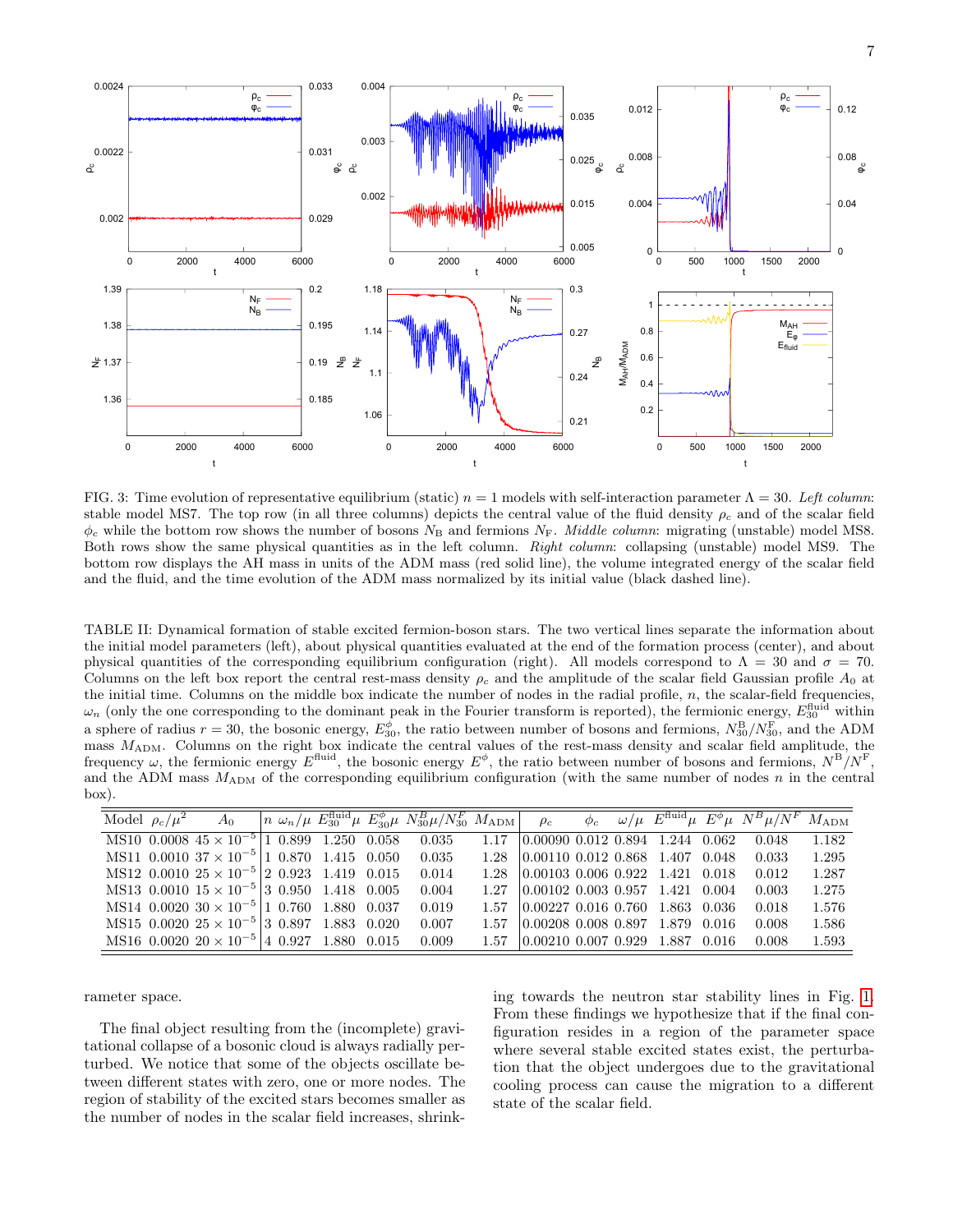

<span id="page-7-1"></span>FIG. 4: Late-time snapshots of the radial profile of the module of the scalar field  $\phi$  for model MS8, compared to the initial state (dashed black line). The model is unstable and migrates to a nodeless configuration.

Table [II](#page-6-1) reports a summary of the parameters of the initial data that we have evolved and the relevant physical quantities of the final object. Those are compared to the same quantities of a static configuration with similar properties. In particular the table reports the number of nodes, n, and the oscillation frequency of the models. The latter is evaluated by means of a Fast-Fourier transform of the scalar field amplitude in the time window  $t \in [4000, 6000]$ . The frequency reported is the one corresponding to the dominant peak in the Fourier transform. As an illustrative example we show in Fig [5](#page-7-2) the Fourier transform of models MS14 and MS12. In the first case we see a larger peak corresponding to the dominant frequency of the first excited state, while for the latter the peaks corresponding to the first, second and third excited states are comparable. This means that the final object resulting from the evolution of model MS12 is oscillating between these three configurations.

Fig. [6](#page-8-0) depicts a few late-time snapshots of the radial profiles of the module of the scalar field,  $|\phi(r)|$ , after the formation process has been completed. We show two different initial data setups, namely MS10 and MS15. We compare the objects formed dynamically with the corresponding static solutions with similar physical properties (in terms of mass and oscillation frequency) to identify the stars. The dashed black lines in Fig [6](#page-8-0) display the radial profiles corresponding to those static solutions. As we can see, model MS15 shows three distinctive nodes in the scalar-field radial profile as a result of its dynamical formation.



<span id="page-7-2"></span>FIG. 5: Fourier transform of the time evolution of the scalar field  $\phi$  for models MS14 (top) and MS12 (bottom). From left to right, the vertical dashed lines correspond to the values of the frequencies of the ground state and of the first four excited states of static models similar to the end result of models MS14 and MS15 (the specific values are reported at the top of each panel). An apparent peak corresponding to the  $n = 1$  excited state can be seen for model MS14 while the coexistence of more than one excited state is visible for MS12. The units of the vertical axes are arbitrary.

### <span id="page-7-0"></span>VI. DISCUSSION

In this paper we have studied the nonlinear stability of excited fermion-boson stars in spherical symmetry, i.e. models for which the radial profile of the scalar field shows at least one node across the star. This investigation has extended previous results concerning the dynamical properties of fermion-boson stars (see e.g. [\[30,](#page-9-15) [33,](#page-9-18) [34\]](#page-9-19)) by considering for the first time a complex scalar field in an excited state. We have constructed (hundreds of) equilibrium (static) configurations of excited fermionboson stars with and without a quartic self-interaction term in the potential, studying their evolution in order to identify possible regions of stability in the parameter space. For purely spherically symmetric boson stars, excited configurations are known to be generically unstable [\[25,](#page-9-10) [26\]](#page-9-11). Through numerical-relativity simulations of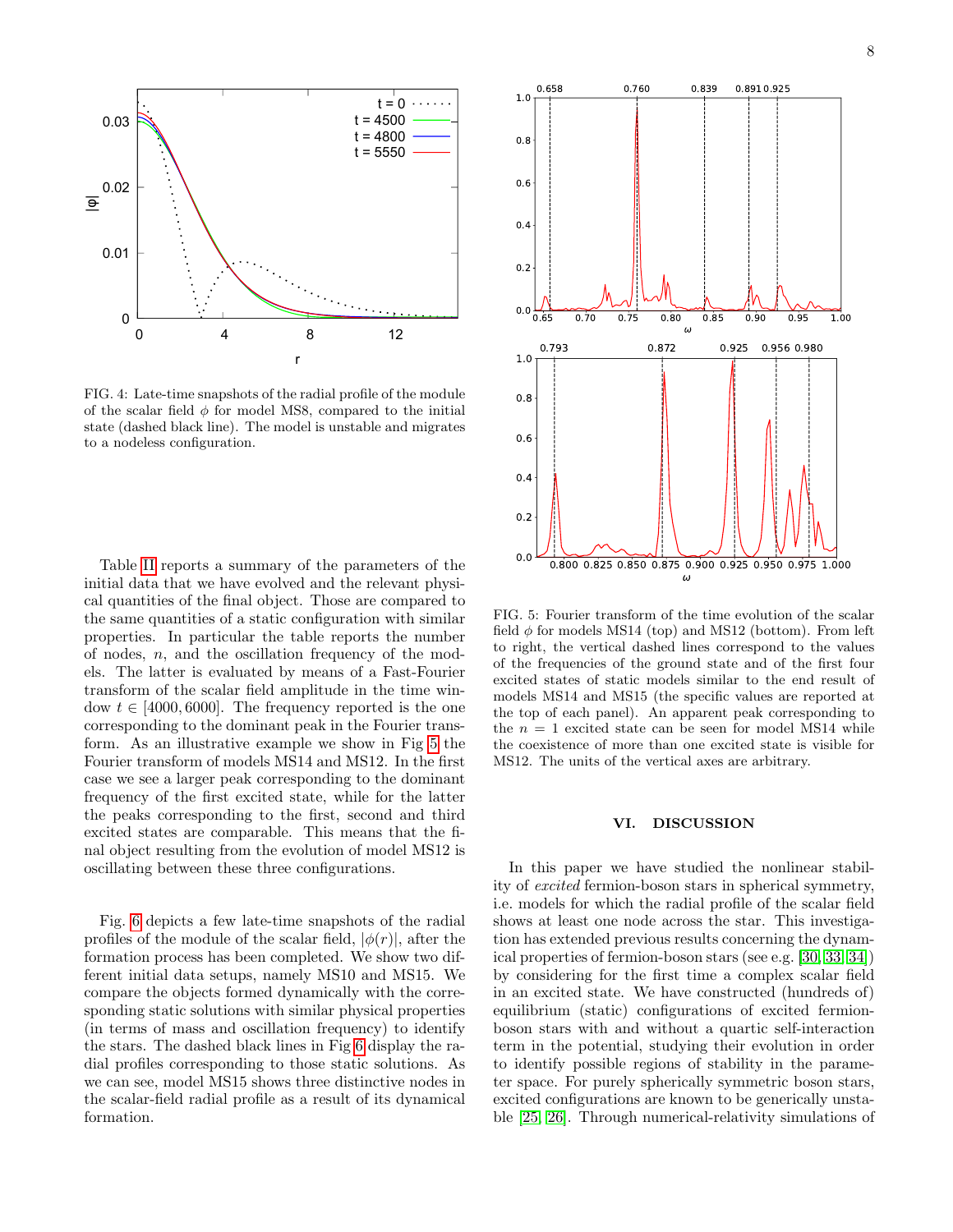

<span id="page-8-0"></span>FIG. 6: Late-time snapshots of the radial profile of the module of the scalar field  $\phi$  for models MS10 (top) and MS15 (bottom). The dashed black lines indicate the profiles of the corresponding static models with similar  $\rho_c$  and  $\phi_c$ .

the Einstein-Klein-Gordon-Euler system we have shown that the presence of enough fermionic matter, in the form of a neutron star, can stabilise the (otherwise unstable) excited scalar field. Such a cooperative mechanism between the fermionic and bosonic constituents of a compound star allows for the existence of a stable region in the parameter space of solutions. Our results have thus confirmed that excited mixed stars with one node can indeed be stable, first reported in [\[30\]](#page-9-15), and their existence plots have been studied in detail here. Moreover, we have also observed that fermion-boson stars with even more than one node in the radial profile of the scalar field can also be stable.

In addition to building static models of excited fermion-boson stars we have also analyzed their dynamical formation. To do so we have constructed constraintsatisfying initial data describing a neutron star, modelled by a zero-temperature polytropic EoS, surrounded by an accreting Gaussian cloud of a massive, complex scalar field. These initial data have been evolved to study the

potential formation of excited compound stars through the gravitational cooling mechanism. Our results have shown that, depending on the initial parameters of the cloud, different final states can be reached, corresponding to fermion-boson star models either in the ground-state or in an excited state. In some cases, the perturbed final object resulting from the formation oscillates between different scalar-field states with zero, one or more nodes. This outcome is possible because there exist regions in the parameter space of  $(\phi_c, \rho_c)$  that can be populated by more than one stable configuration corresponding to states of the scalar field with different number of nodes. The final object that resides in such a region can therefore migrate from one configuration to another due to the perturbation given by the gravitational cooling mechanism, which can yield a positive or negative contribution to the energy stored in the scalar field. Such an outcome is not possible in the case of boson stars since all the excited-state solutions are unstable. Tentatively, this process might be compared to the excitation of the Hydrogen atom, occurring when the electron gains (or loses) the sufficient amount of energy to move from one shell to another.

Our findings confirm that the instability of excited boson stars can be quenched by considering the superposition of two stars, one being stable, that only interact through gravity, irrespective of the type of matter of the stable star. This cooperative stabilization mechanism has already been shown to operate against different instabilities in boson stars [\[29,](#page-9-14) [35–](#page-9-20)[38,](#page-9-23) [55\]](#page-10-1). The presence of a second (or a third) star strengthens the stability properties of unstable compact objects that lay in their linearly stable branch. Therefore, those unstable configurations, when combined with other stars, give rise to new mixed objects that can modify the stability properties of both constituents.

#### Acknowledgments

We thank Eugen Radu, Carlos Herdeiro and Alexandre Pombo for useful suggestions. This work was supported by the Spanish Agencia Estatal de Investigación (grant PGC2018-095984-B-I00), by the Generalitat Valenciana (PROMETEO/2019/071 and GRISOLIAP/2019/029), by the European Union's Horizon 2020 RISE programme H2020-MSCA-RISE-2017 Grant No. FunFiCO-777740, by DGAPA-UNAM through grant No. IN105920, by CONACyT Ciencia de Frontera Projects No. 376127 "Sombras, lentes y ondas gravitatorias generadas por objetos compactos astrofísicos", and No. 304001 "Estudio de campos escalares con aplicaciones en cosmología y astrofísica", by the Fundação para a Ciência e a Tecnologia (FCT) projects PTDC/FIS-OUT/28407/2017, PTDC/FIS-AST/3041/2020 and UID/FIS/00099/2020 (CENTRA), and CERN/FIS-PAR/0027/2019. SF gratefully acknowledges support by the Erasmus + International Credit Mobility Program KA-107 for an academic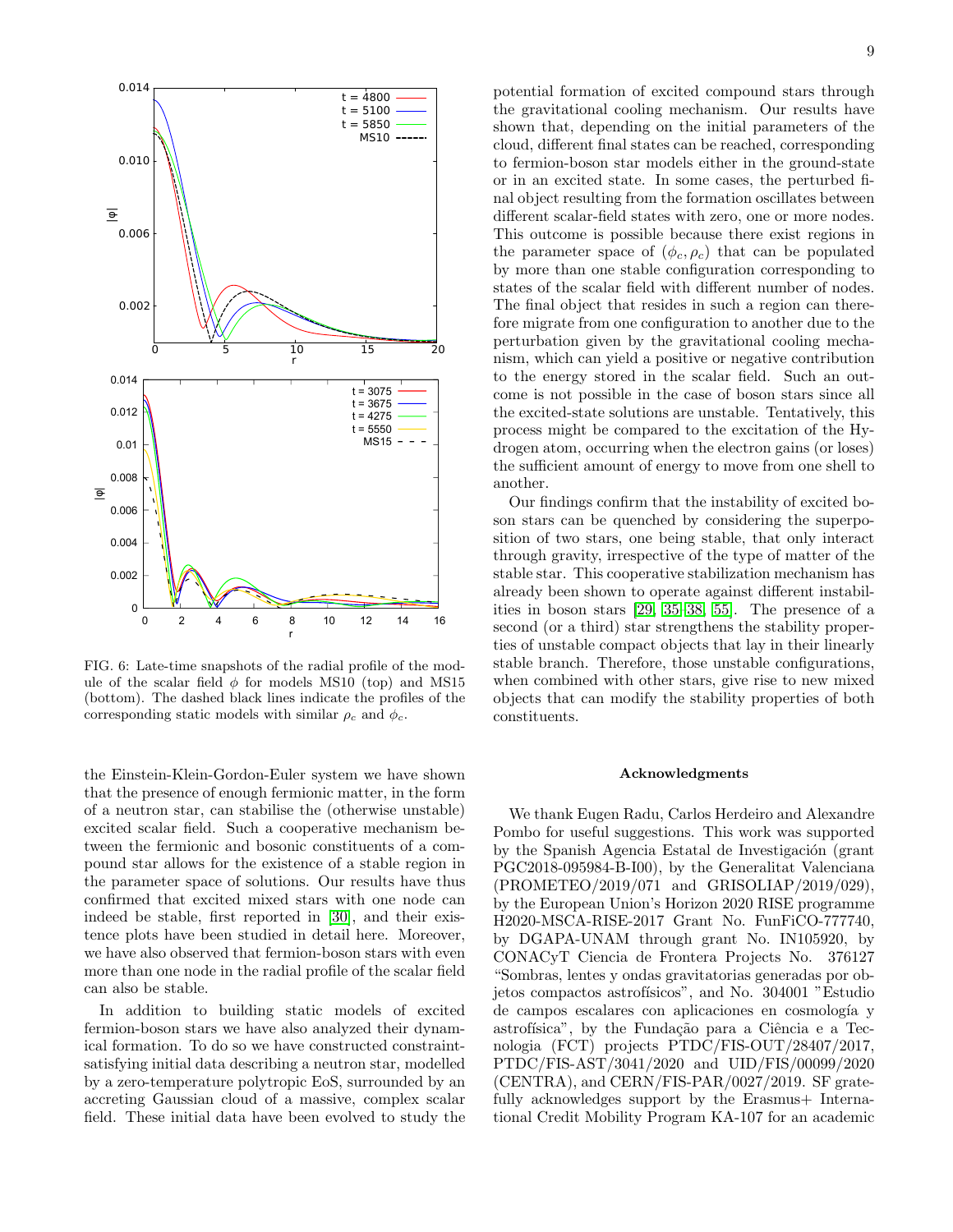- <span id="page-9-0"></span>[1] G. Hinshaw et al. (WMAP), Astrophys. J. Suppl. 208, 19 (2013), 1212.5226.
- [2] B. A. Reid et al., Mon. Not. Roy. Astron. Soc. 426, 2719 (2012), 1203.6641.
- [3] W. Hu, R. Barkana, and A. Gruzinov, Phys. Rev. Lett. 85, 1158 (2000), astro-ph/0003365.
- [4] R. R. Caldwell and M. Kamionkowski, Ann. Rev. Nucl. Part. Sci. 59, 397 (2009), 0903.0866.
- [5] C. Blake et al., Mon. Not. Roy. Astron. Soc. 418, 1707 (2011), 1108.2635.
- [6] R. Hlozek, D. Grin, D. J. E. Marsh, and P. G. Ferreira, Phys. Rev. D 91, 103512 (2015), 1410.2896.
- [7] J. Chluba et al. (2019), 1909.01593.
- <span id="page-9-1"></span>[8] K. Abazajian et al. (2019), 1907.04473.
- <span id="page-9-2"></span>[9] A. R. Liddle and M. S. Madsen, Int. J. Mod. Phys. D1, 101 (1992).
- [10] W. Hu, Astrophys. J. 506, 485 (1998), astro-ph/9801234.
- [11] T. Matos, F. S. Guzman, and L. A. Urena-Lopez, Class. Quant. Grav. 17, 1707 (2000), astro-ph/9908152.
- [12] T. Matos and L. A. Urena-Lopez, Class. Quant. Grav. 17, L75 (2000), astro-ph/0004332.
- [13] L. Amendola and R. Barbieri, Phys. Lett. B 642, 192 (2006), hep-ph/0509257.
- [14] A. Arvanitaki, S. Dimopoulos, S. Dubovsky, N. Kaloper, and J. March-Russell, Phys. Rev. D 81, 123530 (2010), 0905.4720.
- [15] A. P. Lundgren, M. Bondarescu, R. Bondarescu, and J. Balakrishna, Astrophys. J. 715, L35 (2010), 1001.0051.
- [16] D. J. E. Marsh and P. G. Ferreira, Phys. Rev. D82, 103528 (2010), 1009.3501.
- <span id="page-9-3"></span>[17] L. Hui, J. P. Ostriker, S. Tremaine, and E. Witten, Phys. Rev. D95, 043541 (2017), 1610.08297.
- <span id="page-9-4"></span>[18] P. Jetzer, Phys. Rept. **220**, 163 (1992).
- [19] F. E. Schunck and E. W. Mielke, Class. Quant. Grav. 20, R301 (2003), 0801.0307.
- <span id="page-9-5"></span>[20] S. L. Liebling and C. Palenzuela, Living Rev. Rel. 15, 6 (2012), 1202.5809.
- <span id="page-9-6"></span>[21] D. J. Kaup, Phys. Rev. **172**, 1331 (1968).
- <span id="page-9-7"></span>[22] R. Ruffini and S. Bonazzola, Phys. Rev. 187, 1767 (1969).
- <span id="page-9-8"></span>[23] M. Colpi, S. L. Shapiro, and I. Wasserman, Phys. Rev. Lett. 57, 2485 (1986).
- <span id="page-9-9"></span>[24] M. Gleiser, Phys. Rev. D38, 2376 (1988), [Erratum: Phys. Rev.D39,no.4,1257(1989)].
- <span id="page-9-10"></span>[25] T. D. Lee and Y. Pang, Nucl. Phys. B315, 477 (1989),  $[0.129(1988)]$ .
- <span id="page-9-11"></span>[26] J. Balakrishna, E. Seidel, and W.-M. Suen, Phys. Rev. D58, 104004 (1998), gr-qc/9712064.
- <span id="page-9-12"></span>[27] E. Seidel and W.-M. Suen, Phys. Rev. D42, 384 (1990).
- <span id="page-9-13"></span>[28] E. Seidel and W.-M. Suen, Physical review letters 72, 2516 (1994).
- <span id="page-9-14"></span>[29] A. Bernal, J. Barranco, D. Alic, and C. Palenzuela, Phys. Rev. D 81, 044031 (2010), 0908.2435.
- <span id="page-9-15"></span>[30] F. Di Giovanni, S. Fakhry, N. Sanchis-Gual, J. C. Degollado, and J. A. Font, Phys. Rev. D 102, 084063 (2020), URL [https://link.aps.org/doi/10.](https://link.aps.org/doi/10.1103/PhysRevD.102.084063)

[1103/PhysRevD.102.084063](https://link.aps.org/doi/10.1103/PhysRevD.102.084063).

- <span id="page-9-16"></span>[31] A. Henriques, A. R. Liddle, and R. Moorhouse, Physics Letters B 251, 511 (1990), ISSN 0370- 2693, URL [http://www.sciencedirect.com/science/](http://www.sciencedirect.com/science/article/pii/0370269390907899) [article/pii/0370269390907899](http://www.sciencedirect.com/science/article/pii/0370269390907899).
- <span id="page-9-17"></span>[32] L. M. Lopes and A. B. Henriques, Physics Letters B 285, 80 (1992), ISSN 0370-2693, URL [https://www.sciencedirect.com/science/article/](https://www.sciencedirect.com/science/article/pii/037026939291303Q) [pii/037026939291303Q](https://www.sciencedirect.com/science/article/pii/037026939291303Q).
- <span id="page-9-18"></span>[33] S. Valdez-Alvarado, C. Palenzuela, D. Alic, and L. A. Ureña-López, Phys. Rev. D 87, 084040 (2013), URL [https://link.aps.org/doi/10.1103/PhysRevD.](https://link.aps.org/doi/10.1103/PhysRevD.87.084040) [87.084040](https://link.aps.org/doi/10.1103/PhysRevD.87.084040).
- <span id="page-9-19"></span>[34] S. Valdez-Alvarado, R. Becerril, and L. A. Ureña López, Phys. Rev. D 102, 064038 (2020), URL [https://link.](https://link.aps.org/doi/10.1103/PhysRevD.102.064038) [aps.org/doi/10.1103/PhysRevD.102.064038](https://link.aps.org/doi/10.1103/PhysRevD.102.064038).
- <span id="page-9-20"></span>[35] M. Alcubierre, J. Barranco, A. Bernal, J. C. Degollado, A. Diez-Tejedor, M. Megevand, D. Nunez, and O. Sarbach, Class. Quant. Grav. 35, 19LT01 (2018), 1805.11488.
- <span id="page-9-21"></span>[36] N. Sanchis-Gual, F. Di Giovanni, C. Herdeiro, E. Radu, and J. A. Font, arXiv preprint arXiv:2103.12136 (2021).
- <span id="page-9-22"></span>[37] F. S. Guzmán and L. A. Ureña López, Phys. Rev. D 101, 081302 (2020), 1912.10585.
- <span id="page-9-23"></span>[38] F. S. Guzmán, Astronomische Nachrichten (2021).
- <span id="page-9-24"></span>[39] V. C. Rubin, W. K. Ford Jr, and N. Thonnard, The Astrophysical Journal 225, L107 (1978).
- <span id="page-9-25"></span>[40] J.D. Brown, Phys. Rev. D **79**, 104029 (2009), URL [http:](http://link.aps.org/doi/10.1103/PhysRevD.79.104029) [//link.aps.org/doi/10.1103/PhysRevD.79.104029](http://link.aps.org/doi/10.1103/PhysRevD.79.104029).
- <span id="page-9-26"></span>[41] M. Alcubierre and M. D. Mendez, Gen.Rel.Grav. 43, 2769 (2011), 1010.4013.
- <span id="page-9-27"></span>[42] T. Nakamura, K. Oohara, and Y. Kojima, Progress of Theoretical Physics Supplement 90, 1 (1987).
- <span id="page-9-29"></span>[43] M. Shibata and T. Nakamura, Phys. Rev. D 52, 5428 (1995).
- <span id="page-9-28"></span>[44] T. W. Baumgarte and S. L. Shapiro, Phys. Rev. D 59, 024007 (1998).
- <span id="page-9-30"></span>[45] P. J. Montero and I. Cordero-Carrion, Phys.Rev. D85, 124037 (2012), 1204.5377.
- <span id="page-9-31"></span>[46] C. Barceló and M. Visser, Classical and Quantum Gravity 17, 3843 (2000), URL [https://doi.org/10.1088%](https://doi.org/10.1088%2F0264-9381%2F17%2F18%2F318) [2F0264-9381%2F17%2F18%2F318](https://doi.org/10.1088%2F0264-9381%2F17%2F18%2F318).
- <span id="page-9-32"></span>[47] A. Escorihuela-Tomás, N. Sanchis-Gual, J. C. Degollado, and J. A. Font, Phys. Rev. D 96, 024015 (2017), URL [https://link.aps.org/doi/10.1103/PhysRevD.](https://link.aps.org/doi/10.1103/PhysRevD.96.024015) [96.024015](https://link.aps.org/doi/10.1103/PhysRevD.96.024015).
- <span id="page-9-33"></span>[48] I. Cordero-Carrión and P. Cerdá-Durán, ArXiv e-prints (2012), 1211.5930.
- <span id="page-9-34"></span>[49] I. Cordero-Carrión and P. Cerdá-Durán, Advances in Differential Equations and Applications, SEMA SIMAI Springer Series Vol. 4 (Springer International Publishing Switzerland, Switzerland, 2014).
- <span id="page-9-35"></span>[50] N. Sanchis-Gual, J. C. Degollado, P. J. Montero, and J. A. Font, Phys. Rev. D 91, 043005 (2015), 1412.8304.
- <span id="page-9-36"></span>[51] N. Sanchis-Gual, J. C. Degollado, P. J. Montero, J. A. Font, and V. Mewes, Phys. Rev. D 92, 083001 (2015), 1507.08437.